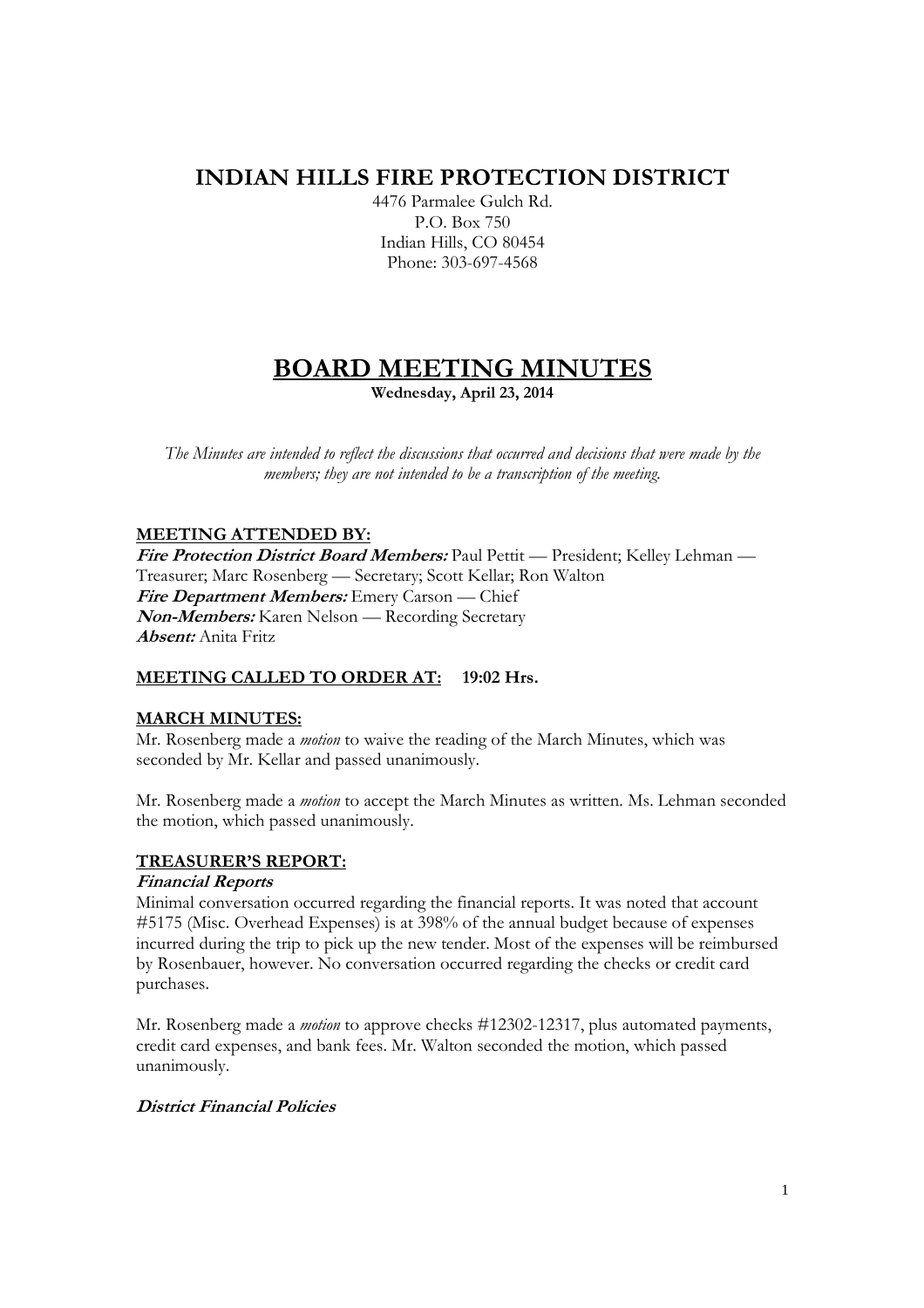Mr. Kellar passed out a copy of proposed financial and purchasing policies that he had drafted for Board review. Discussion followed regarding the purpose of the document, procedures for the approval process, purchasing limits for varying levels of authority, and policies regarding District credit cards and bank accounts. After conversation, minor changes and clarifications were made to the document with plans to review a revised version at the next month's Board meeting.

#### **DEPARTMENT/OFFICERS' REPORTS:**

#### **Fire Marshal — Randy Rudloff**

Not present; no report submitted. Mr. Carson shared that the sale of the Indian Hills Equestrian Center is supposed to be final the following day. He noted that fire violations will have to be addressed by the new owner. Also mentioned was the fact that Sit-n-Bull has allegedly been sold.

#### **Chief — Emery Carson**

A report was distributed and various items were discussed. Mr. Carson began by stating that he had visited the Mt. Lindo and Smokey Hill communications sites with Frontier Radio. An agreement for twice-annual maintenance is in process, he said.

Dispatch will be transferred to Evergreen Fire/Rescue beginning at 8 am on Monday, May 5, Mr. Carson announced. Also discussed were ambulance collections figures through the first quarter of the year and the fact that a second round visit for the EMTS grant will be made on May 15.

In apparatus news, Mr. Carson said that a valve had to be repaired on apparatus 349 at a cost of \$785. In addition, Mr. Carson announced that apparatus 371 had most likely been sold for \$10,000. In other financial news, Mr. Carson shared that a \$5,000 donation to the department had been received from Academy Mortgage via member Brian Kerby. The money would be used to purchase a bunker gear extractor and possibly pay for a washing machine.

After summarizing the calls for the month, which totaled 14 to date, discussion turned to the feasibility of using the Parmalee property for a potential substation. Positives and negatives were reviewed.

Mr. Carson concluded his report by stating that revised copies of the Employee Handbook had been distributed for final review. He said that he anticipates reviewing and voting on the document at the next Board meeting.

#### **Assistant Chief — Marc Rosenberg**

Present; no report submitted.

**Fire Captain — Scott Case**  Not present; no report submitted.

**EMS Captain — Bob Fager** Not present; no report submitted.